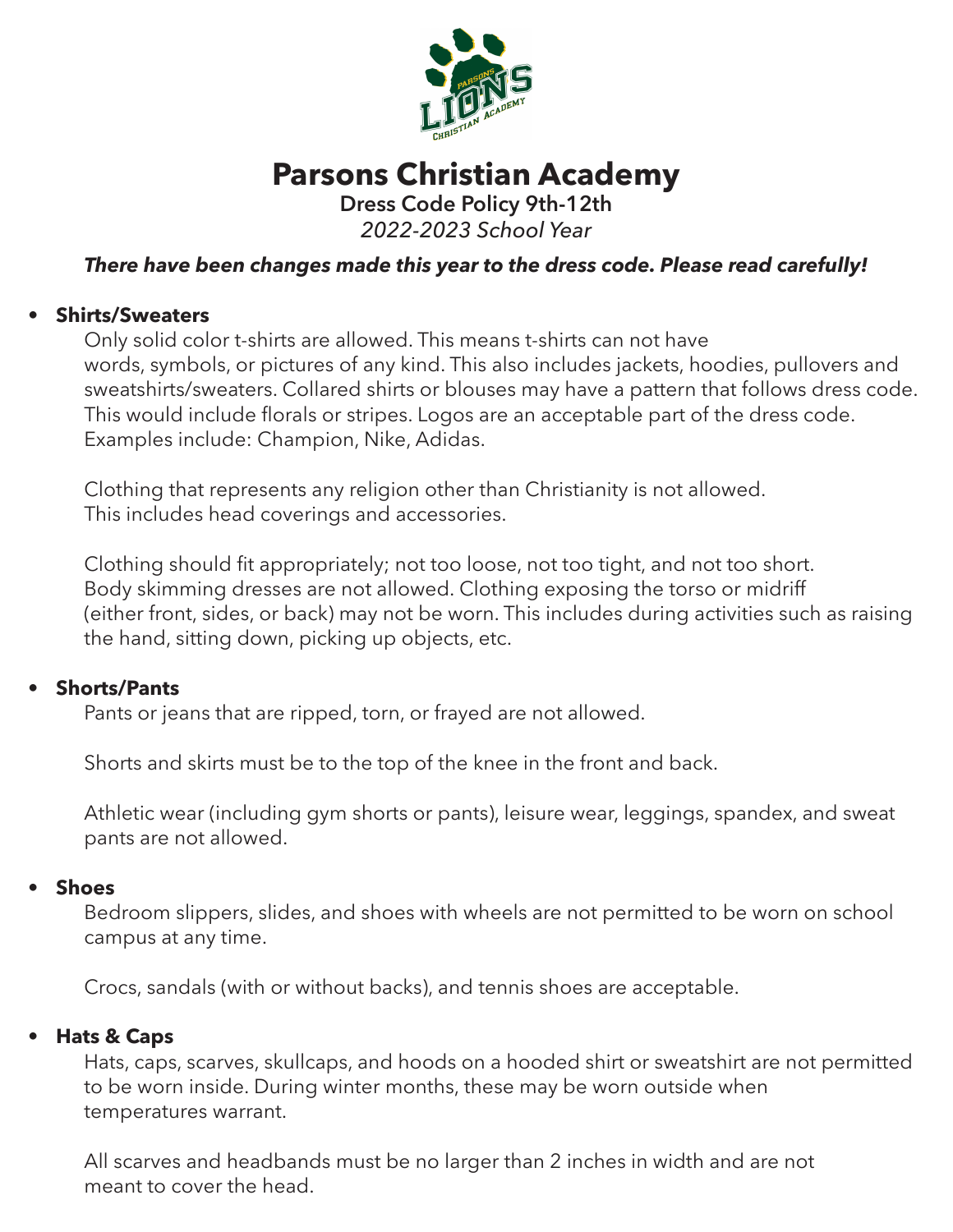#### **• Piercings**

Body piercings (including spacers, eye-brow, nose, lip, etc.) are not allowed.

 Girls may have pierced ears. Girls with any piercings other than earrings may not wear them to school or to any school-related function. No exceptions will be made for recent piercings and band-aids will not be used to cover up these piercings.

 Boys with pierced ears may not wear earrings on campus or to any school-related function. No exceptions will be made for recent piercings. Boys with piercings **MAY NOT** wear a Band-aid to cover the spacer or earring. This includes, but is not limited to, field trips, banquets, or athletic events.

#### **• Tattoos**

No offensive tattoos are allowed. There are to be no tattoos on the neck, face, or head.

## **• Hair**

The only hair color allowed are the colors that would naturally grow from an adolescent's scalp. This includes clips and/or extensions.

# **• Chapel Days**

Students must wear appropriate school uniform on chapel days. Uniforms include: khaki or navy blue cotton-twill pants (jeans are not acceptable) paired with a uniform shirt from our online uniform company.

Jackets, sweaters, and hoodies must be from the PCA uniform shop as well.

# **ALL STUDENTS** must be in school dress code for any PCA function. This includes: sporting events, afternoon or evening meetings, programs, etc.

*As the need arises, new policies will be put into place in regards to the above mentioned dress code.*  The administration reserves the right to deem any article of clothing inappropriate if it is not within the *boundaries of the school's mission and philosophy.*

> *Scan Here to access the school uniform shop!*